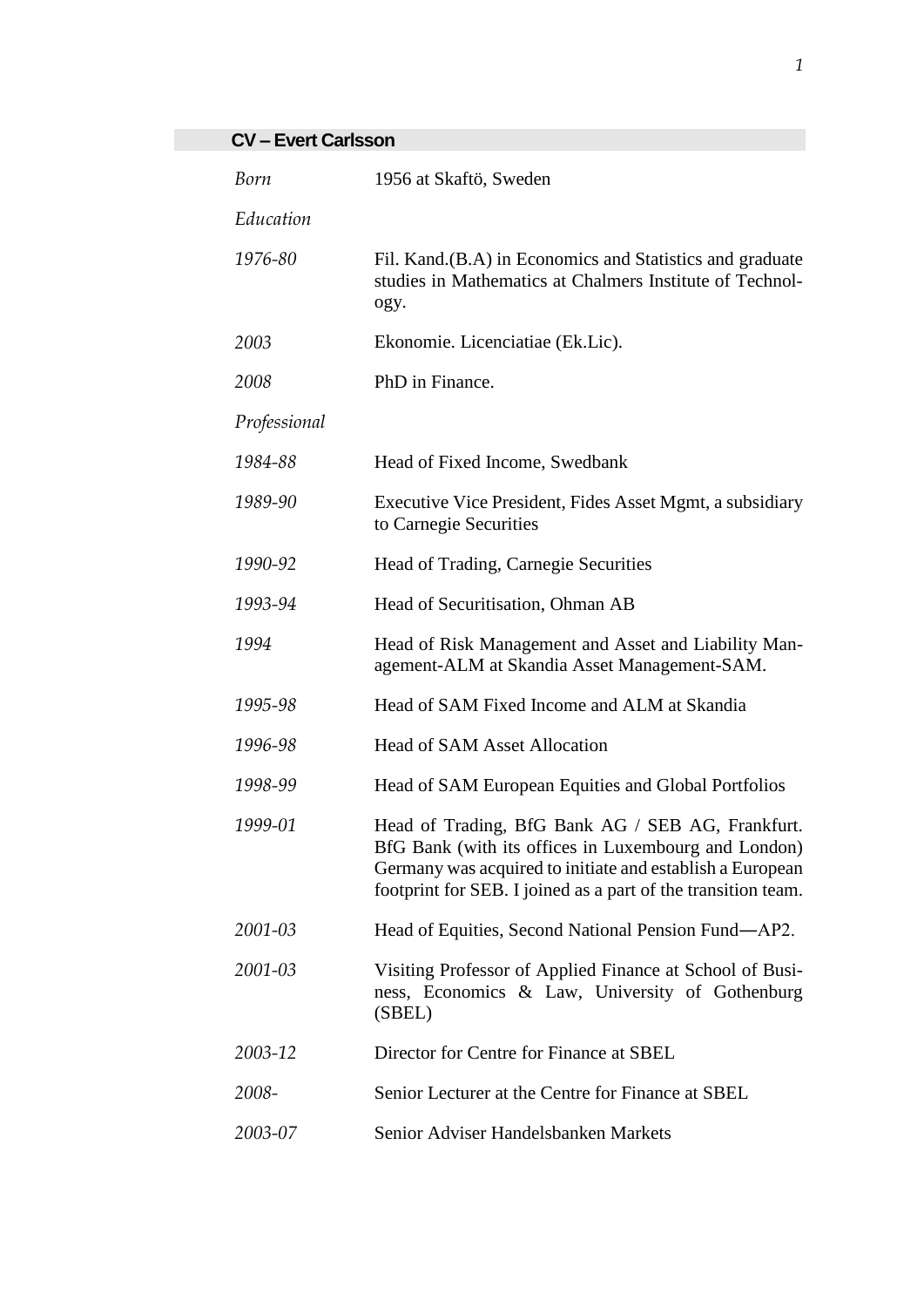| 2007-12          | Founder and Partner of LifePlan, a pension advisory com-<br>pany. www.lifeplan.se                                                                                       |
|------------------|-------------------------------------------------------------------------------------------------------------------------------------------------------------------------|
| Boards & Commit- |                                                                                                                                                                         |
| tees<br>1988-92  | Board member, Fides Asset Management                                                                                                                                    |
| 1991-92          | Board member, Carnegie International London                                                                                                                             |
| 1994-97          | Board member, SkandiaBanken Fondkommission                                                                                                                              |
| 2007-12          | Board member, Lifeplan AB                                                                                                                                               |
| 2010-11          | Board member, Swedbank Robur Kapitalförvaltning                                                                                                                         |
| $2011 -$         | Board member, Swedbank Robur Fonder                                                                                                                                     |
| 2011-19          | Chairman Risk and Compliance Committee, Swedbank<br><b>Robur Fonder</b>                                                                                                 |
| 2019-            | Member Risk and Compliance Committee, Swedbank Ro-<br>bur Fonder                                                                                                        |
| 2010-12          | Board member, Carlsson Noren Asset Management<br>Fonder                                                                                                                 |
| 2010-12          | Board member, Core-Capital, Luxembourg                                                                                                                                  |
| 2019-            | Board member, PEG-Capital, Stockholm                                                                                                                                    |
| Publications     |                                                                                                                                                                         |
|                  | Lybeck J & Carlsson E: The use of Macro-Economic Models,<br>illustrated by the GUESS model of Sweden, Statistisk Tidskrift<br>1981:5 350-64.                            |
|                  | Lybeck J & Carlsson E: From small to large- a systematic com-<br>parison of gradually more complex models, European Eco-<br>nomic Review 24 (1984), 83-101              |
|                  | Lybeck J & Carlsson E, et al: A comparison of the dynamic<br>properties of five Nordic macroeconometric models, Scandina-<br>vian Journal of Economics 86(1984), 35-51. |
|                  | Carlsson E: Papers on Econometric Models, Ek. Lic. Thesis,<br>2003                                                                                                      |
|                  | Carlsson E: After Work - Investing for Retirement, PhD Thesis,<br>2008                                                                                                  |
|                  | Carlsson E., K. Erlandzon & J. Gustavsson: A Tale of Two Sys-<br>tems: A Comparison of Defined Contribution and Defined Ben-                                            |

tems: A Comparison of Defined Contribution and Defined Benefit Systems, *Mathematical Methods in Economics and Finance,* 2010